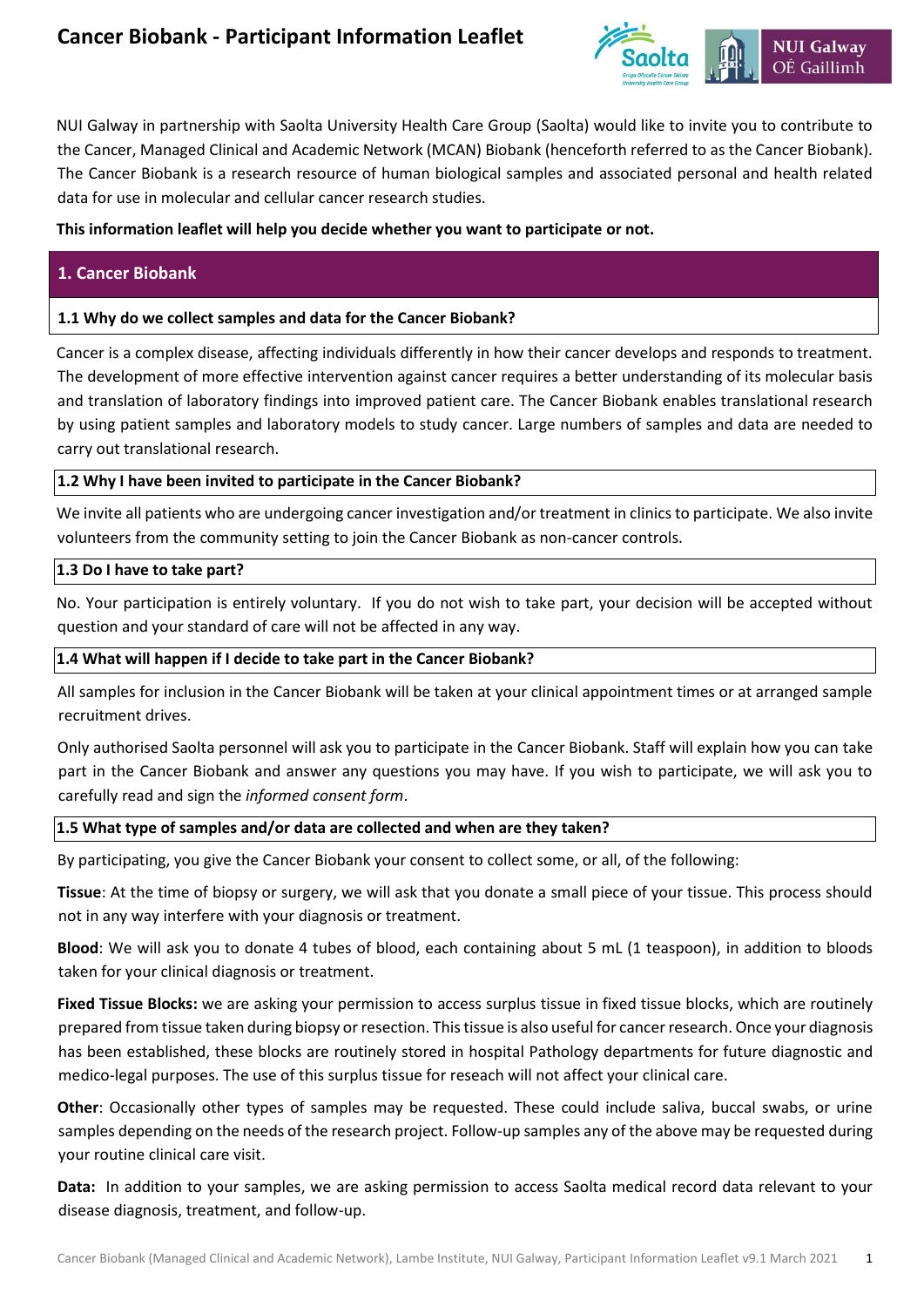

#### **1.6 How are my samples and data Biobanked and what they are used for?**

Your samples and data will be collected and stored as part of the Cancer Biobank, which is located at the Lambe Institute, NUI Galway.

Your **sample** details will be entered into the Cancer Biobank database by biobank personnel and into the Pathology database by authorised personnel. The data relating to your samples is 'pseudonymised' which means that each participant is given a unique identification number. Researchers using your samples and data will not be able to identify you personally. Samples are stored in ultra-low freezers (-70°C) using codes generated by our secure software system.

Identifiable **data** will be stored in Cancer Biobank database and in the Pathology database which are located on a secure Saolta server which is only accessible by authorised personnel. Biobank staff have a duty of confidentiality to you as a participant and no information that could identify you will be accessible to unauthorised users.

The Biobank is a long-term research resource. Your samples and/or data will be stored until they are required for use in cancer research studies. Your pseudonymised data and samples will only be made available to research collaborators who have received Clinical Research Ethical approval for their studies. Research may take place in the Lambe Institute or also in other collaborating research institutions.

#### **1.7 What are the benefits to participating in the Cancer Biobank?**

You will not directly benefit from taking part in the Cancer Biobank. Your samples and/or data will contribute to research that could benefit patients in the future by helping to develop new tests and treatment for cancer. Your samples and/or data will not be used for commercial gain. If knowledge gained from such research leads to a commercial development, you will not benefit financially.

#### **1.8 What are the risks to me if I take part in the Cancer Biobank?**

There is no additional risk to your health by participating in the Cancer Biobank. The only (and very low) risk would be a potential loss of privacy, or data breach. Further information on data protection is detailed below in Section 3.

#### **1.9 What happens if I change my mind? Can I withdraw?**

Yes. You can withdraw from the Cancer Biobank at any time. Your withdrawal will have no impact on your clinical care. If you wish to withdraw, we ask that you inform us in writing, choosing one of the following options:

No further access: This means that the Cancer Biobank will not access your medical records any further but would still have your permission to use the samples you already provided.

No further use: This means that any of your donated samples stored in the Cancer Biobank could no longer be used for research and would be destroyed. All remaining fixed tissue blocks would be retained in hospital Pathology departments. Your signed consent and withdrawal form would be kept as a record of your wishes.

To withdraw from the Cancer Biobank, please contact us by post or email to obtain a *participant withdrawal form*. See Biobank contact details below Section 5.2.

#### **2. Research**

**By giving your explicit consent to biobank your samples and data, you consent to them being used in cancer research.** 

#### **2.1 What research will my samples and/or data be used for?**

A research project leader (principal investigator) may request samples and data using clearly defined study criteria. Your samples and/or data will be made available to research teams who have been granted research programme and ethical approval and are GDPR compliant. Your samples and/or data may be used in multiple research studies.

Researchers study biomarkers such as genes (DNA), proteins, and RNAs to see whether they are present or expressed at different levels in diseased compared to healthy participant's samples. The correlation of gene, protein or RNA expression with clinical data, identifies molecular profiles for early diagnosis, more accurate prediction of response to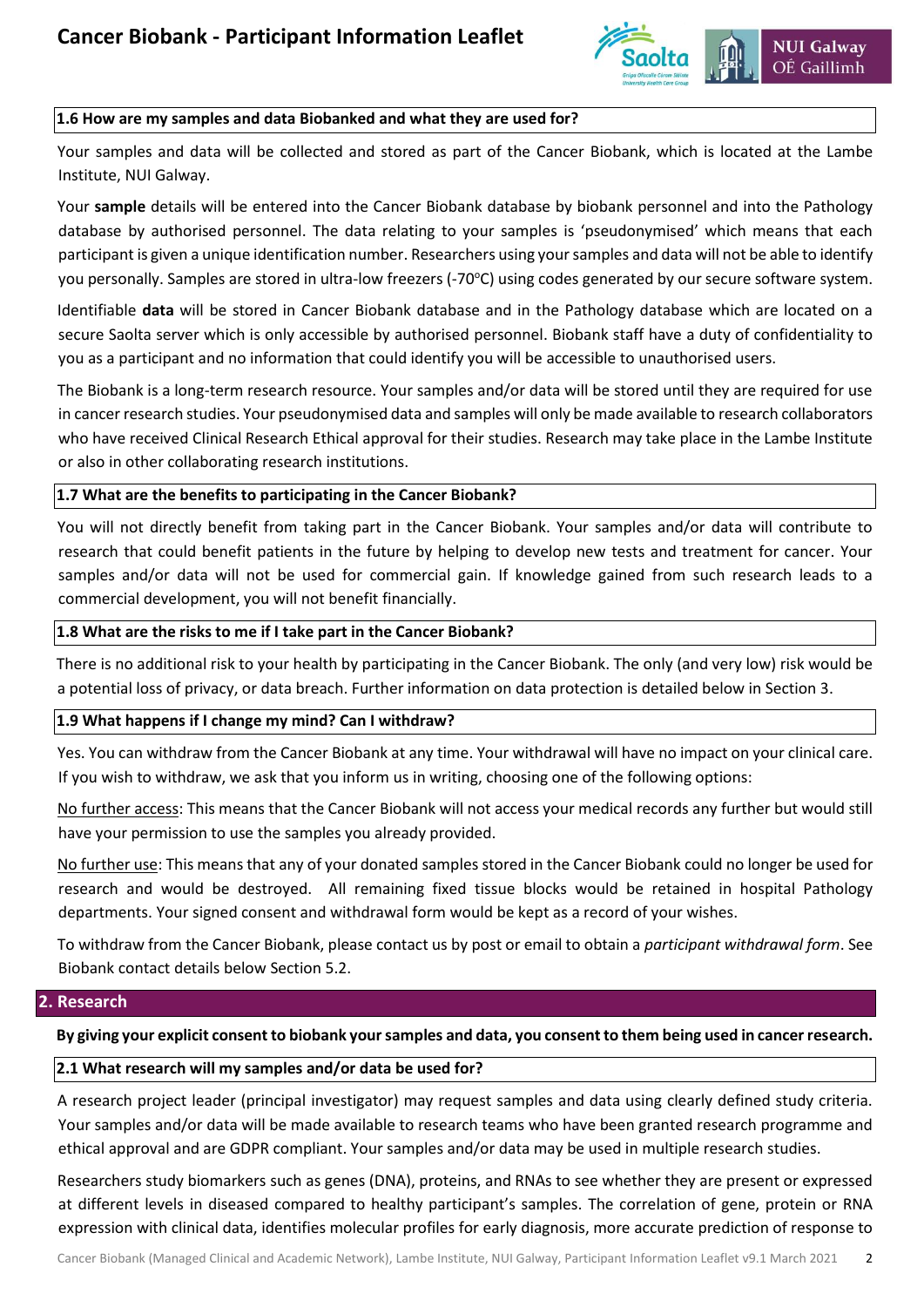# **Cancer Biobank - Participant Information Leaflet**



therapy and provides us new knowledge as to why some people develop cancer while others do not. These studies use technology such as PCR, cell culture, flow cytometry, western blotting, electron microscopy, cell interaction assays, immunohistochemistry, and genotyping. Some research requires more than one specimen from an individual. By studying samples from different time points researchers can observe the effects of different therapies on biomarkers.

Researchers are not permitted to reveal or transfer samples or data to anyone else or to use them for purposes other than those agreed to. If completely new areas of research and technology arise in the future and are considered valuable for cancer research, the biobank will try to provide specimens and/or data for this research according to the permissions granted to us by your consent.

#### **2.2 Will I be told the outcome of the research?**

No. We do not advise participants of the outcome of individual results based on their samples and data. Research findings are published (without compromising participant confidentiality) in the scientific literature.

#### **3. Data Protection**

**Your Cancer Biobank-related personal data will be processed under a NUI Galway (***Data Processor***)/Saolta Cancer MCAN (***Data Controller***) Data Processing and Confidentiality Agreement.** 

#### **3.1 What personal data will be used? Will my medical records be accessed?**

By participating you give the Cancer Biobank consent to collect and store identifiable information provided by your clinical team or your medical records, e.g. name, date of birth, address, board number, hospital number, consultant, procedure and specimen related details, family history, medical history, lifestyle data.

#### **3.2 What will happen to my personal data and who can access it?**

Your data will be collected and stored in the Cancer Biobank and the Pathology database and used solely for cancer research. Only data that is necessary to achieve the objective of the cancer research project will be processed.

As a participant you will be given a unique identifier to pseudonymise your identity in the Cancer Biobank. Your data will not be completely anonymised as it is important to maintain a link between your samples and data.

See Section 1.6. for details on how your data will be stored. Your identifiable data will be stored indefinitely by the Biobank. Your pseudonymised data will be stored by relevant researchers for the duration of the research study and will be completely anonymised and/or destroyed upon study completion. The Principal Investigator is the Data Controller for the research study using pseudonymised data.

Your pseudonymised data may be analysed at NUI Galway or may be transferred to another research laboratory or statistician for additional analysis. If your data is transferred to groups outside of the EU, appropriate GDPR compliant safeguards will be ensured, as per Article 45 of the EU Regulation 2016/679.

#### **3.3 How can I be assured my data will be protected?**

Your privacy is important to us. We take many steps to make sure that we protect your confidentiality and keep your data safe. Here are some examples of how we do this:

- The Cancer Biobank database is located on a secure Saolta database server. Access to this server is restricted to Cancer Biobank personnel via user account credentials. All data files containing your data are encrypted using password protection. Pseudonymisation ensures that your identity remains confidential.
- A joint Saolta/NUI Galway Data Protection Office Data Protection Impact Assessment (DPIA) was performed on the Cancer Biobank-related data processing. A low level of risk was identified.
- Saolta Cancer MCAN as data controller is bound by a professional code of secrecy in relation to your personal data. Cancer Biobank personnel, as NUI Galway data processors are bound by Data Processing and Confidentiality